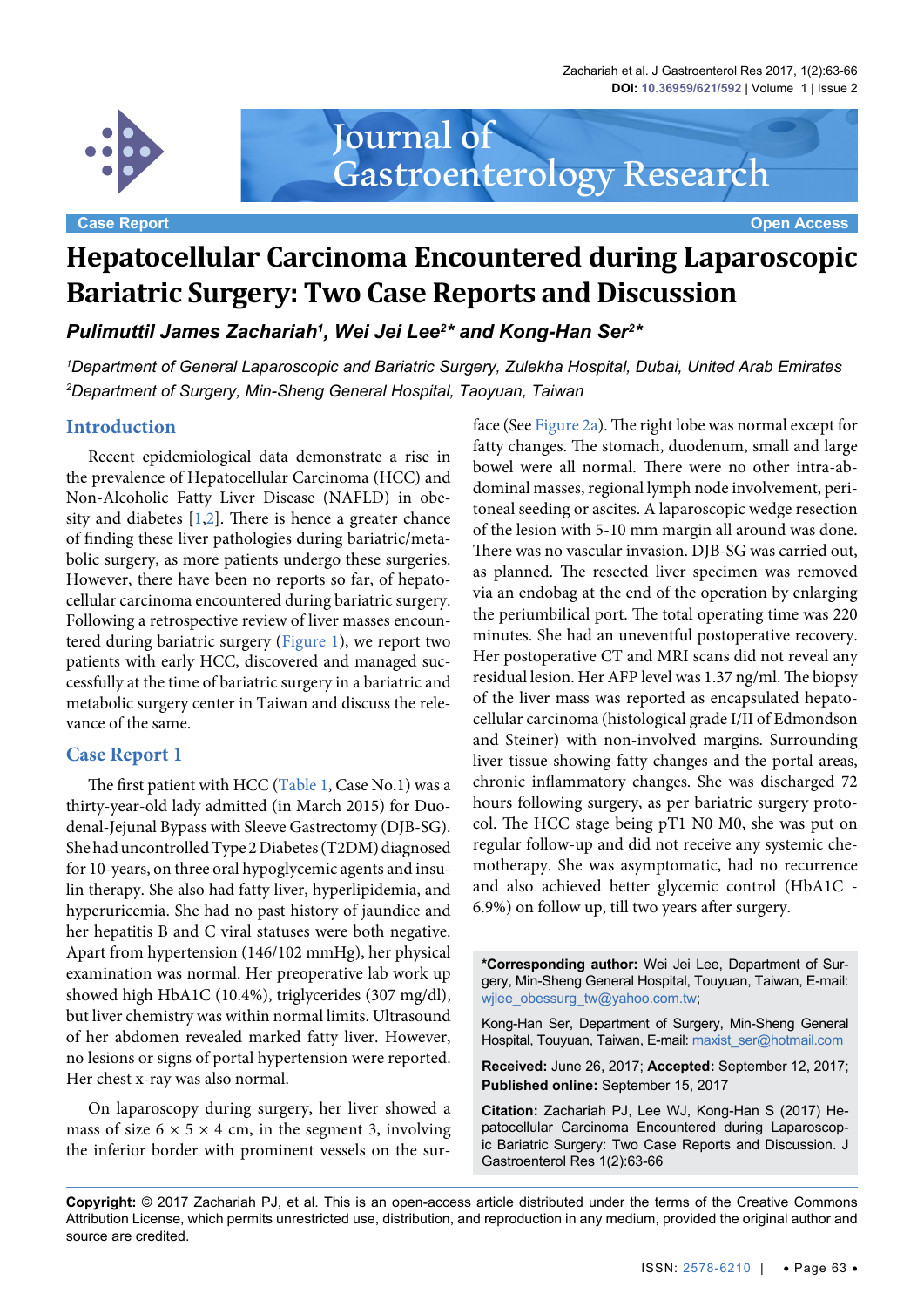<span id="page-1-0"></span>

# **Case Report 2**

The second patient with HCC [\(Table 1,](#page-1-1) Case No. 2) was again a thirty-year-old female, non-diabetic, who was admitted for sleeve gastrectomy (in Nov 2010) after failed nonsurgical weight loss measures. Apart from obesity and hypertension (176/134 mmHg), her physical examination was normal. Her pre-operative lab work up showed hyperuricemia and her liver chemistry was nor mal. Chest x-ray did not reveal any abnormalities. Her pre-operative ultrasound of the abdomen reported fatty liver, but had no other significant findings of any lesion or portal hypertension.

<span id="page-1-1"></span>On laparoscopy for sleeve gastrectomy, a  $3 \times 3$  cm raised mass was seen on the inferior surface of segment 3 of the liver, with yellowish brown nodular areas and increased vascularity (See [Figure 2b](#page-2-0)). Rest of the liver surfaces was normal. There was no ascites, lymph nodes, nor any other lesions in the abdominal or pelvic organs and peritoneal surfaces. After confirmation by a frozen section, laparoscopic wedge resection was done with a macroscopically clear margin of 5-10 mm all around. There was no vascular invasion. Laparoscopic sleeve gas trectomy was also performed, as planned. The resected liver specimen was removed via an endobag by enlarg ing the periumbilical port. The total operating time was 225 minutes. Her postop course was uneventful and she was discharged 48 hours after surgery. The biopsy of the

DJB-SG: Duodeno Jejunal Bypass with Sleeve Gastrectomy; LSG: Laparoscopic Sleeve Gastrectomy; DM: Type 2 Diabetes Mellitus, HPE: Histopathology Report, AFP: Alpha-DJB-SG: Duodeno Jejunal Bypass with Sleeve Gastrectomy; LSG: Laparoscopic Sleeve Gastrectomy; DM: Type 2 Diabetes Mellitus, HPE: Histopathology Report, AFP: Alphainvasive treatments. Weight reduced patient refused angiography or other HbA1C reduced from 10.6% to 6.9% invasive treatments. Weight reduced HbA1C reduced from 10.6% to 6.9% patient refused angiography or other Follow up- 2 yr -No chemotherapy. Follow up-2 yr-No chemotherapy. Systemic chemotherapy given, as Systemic chemotherapy given, as 74 Follow up- 7 yr -(disease free). Follow up-7 yr-(disease free) from 121.9 kg to 90 kgs from 121.9 kg to 90 kgs **(ng/ml) Outcome Segment HPE AFP level**  Table 1: Review of the patients with intraoperatively detected HCC during bariatric surgery. **Table 1:** Review of the patients with intraoperatively detected HCC during bariatric surgery. HCC, margins 74  $\overline{\phantom{0}}$ 2 DoF 43.7 Positive Negative Negative Negative Negative Negative Negative Assitue 2 3 3 × 2 3 3 × 2 3 HCC, margins encapsulated, clear margins encapsulated, clear margins HCC, well 19F 20F 29 Negative Negative Negative Negative Negative Negative Negative Normal SQ 20F 3 × 4 3 × 5 × 4 3 × 4 3 × 4 3 × 4 3 × 4 3 × 4 3 × 4 3 × 4 3 × 4 3 × 4 3 × 4 3 × 4 3 × 4 3 × 4 3 × 4 3 × 4 3 × 4 3 × 4 3 × 4 3 × 4 3 × involved Segment HPE  $\infty$ က  $6 \times 5 \times 4$  $\mathbf{\Omega}$ **Size (CM)**  $\boldsymbol{\mathsf{x}}$ က **procedure DM Bariatric**  DJB-SG LSG Yes ΣÑ  $\frac{6}{5}$ chemistry **chemistry** Vormal Normal Fatty Triglycerides Liver **Triglycerides Liver**  Normal High **BMI HBS Ag Anti-HCV Fatty liver** Yes Yes Fetoprotein, HCC: Hepatocellular Carcinoma. Fetoprotein, HCC: Hepatocellular Carcinoma. Anti-HCV Negative Negative Negative Ąg Positive HBS 43.7  $\overline{\mathbf{m}}$ 29 **Pt.** no. Age & **B**<br>sex **Pt. no. Age &**   $30<sup>F</sup>$ క్ల  $\sim$  $\overline{\phantom{0}}$ 

#### **Citation:** Zachariah PJ, Lee WJ, Kong-Han S (2017) Hepatocellular Carcinoma Encountered during Laparoscop ic Bariatric Surgery: Two Case Reports and Discussion. J Gastroenterol Res 1(2):63-66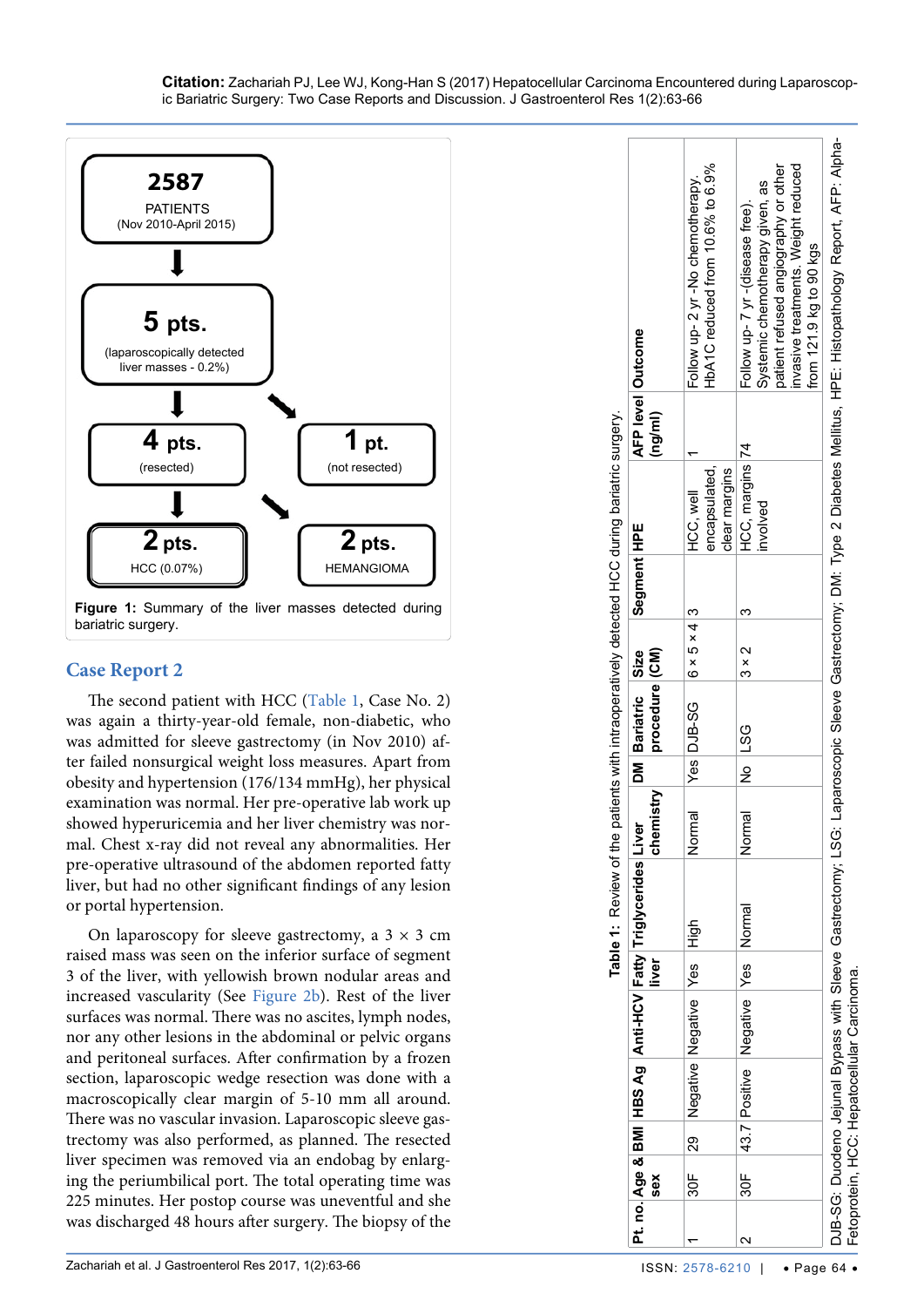<span id="page-2-0"></span>

tumor was reported as nodular growth of dysplastic hepatocytes with fibrotic bands, moderately differentiated hepatocellular carcinoma with involved margins. Her postoperative CT scan showed no other metastatic lesions in the liver. However, postoperatively, her alpha-fetoprotein levels were 74.0 ng/ml and were also found to be a hepatitis B virus carrier with HBV DNA levels > 250 IU/ml. The HBeAg was negative. There was no other hepatic or extrahepatic metastasis in this patient on postoperative CT scan report. As the patient had 'involved' margins and had refused angiography or further invasive treatments, the oncologist decided to give systemic chemotherapy and follow her up with serial ultrasound examination and monitoring of AFP levels. On follow-up, serial ultrasounds detected no abnormality in the liver, and her AFP levels had fallen to 1.73 ng/ml. At the time of the last follow-up, seven years post-procedure, her weight had reduced from 121.9 kg to 90 kgs. She had no complaints or symptoms except for a moderate weight regain of 5 kgs.

# **Discussion**

During a laparoscopic bariatric procedure, detection of a small solitary liver mass, suspicious for malignancy, can pose a dilemma in its management. We report for the first time, the concurrent resection of early (T1, N0, M0) HCC during bariatric surgery, in two patients who had good outcomes as indicated above. Routine ultrasound examination (60% sensitivity) [\[3\]](#page-3-8), can allow smaller liver masses escape detection. Larger masses detected during preoperative bariatric workup could be subjected to detail imaging studies and pre-operative planning, before proceeding with surgery. However, an unexpected and intraoperatively detected, suspicious, liver mass can pose a situation of a dilemma in management (including the abandonment of the planned procedure). The availability of a laparoscopic ultrasound would greatly improve the evaluation of such masses. Though laparoscopic distinction of HCC was studied by some [\[4](#page-3-9)], this will not amount to a definitive diagnosis, leaving the surgeon with the only other option, to proceed with resection of the suspicious liver mass. As the consent for surgery taken by the surgeon in this center, included 'any additional procedure that was found necessary' along with the planned procedure, the resections could be undertaken in these patients, who were primarily admitted for bariatric/metabolic surgery. We also add here, that in case of a major resection, the option of a less invasive procedure, or even suspension of the bariatric procedure, would be appropriate.

Laparoscopic liver resection for HCC has reduced hospital stay and complications with no differences in the recurrence rates compared to open liver resections [[5\]](#page-3-2). In a laparoscopic setting, when discovered unexpectedly, we report the feasibility of resecting an early HCC lesion, safely. It should be clearly noted that in both these patients the tumors were small and in the (anterior) segment 3 of the liver with no vascular invasion. These were extracted using endobag, after resection, to avoid trochar site recurrences. There was no need for blood transfusions. However, the decision to proceed with the initial planned bariatric procedure should be weighed carefully in each setting, to avoid additional morbidity to the liver resection. We believe that during preoperative discussions with the patient, one should also include the scope for such unexpected intraoperative decisions in the informed consent.

Hepatocellular Carcinoma (HCC) is the 2nd leading cause of cancer deaths globally [\[6\]](#page-3-3). However, in Taiwan, it is the number one leading cause of death among cancers in men [[7\]](#page-3-4). Obesity and diabetes, increases the risk of HCC, as reported by several population-based studies both in the Eastern and Western centers [\[8,](#page-3-5)[9](#page-3-6)]. There is a 2-4 fold greater risk of HCC in diabetics as compared to non-diabetics, independent of other major HCC risk factors [[10](#page-3-7)]. In a large healthcare database study in the US, NAFLD was the most common underlying HCC risk